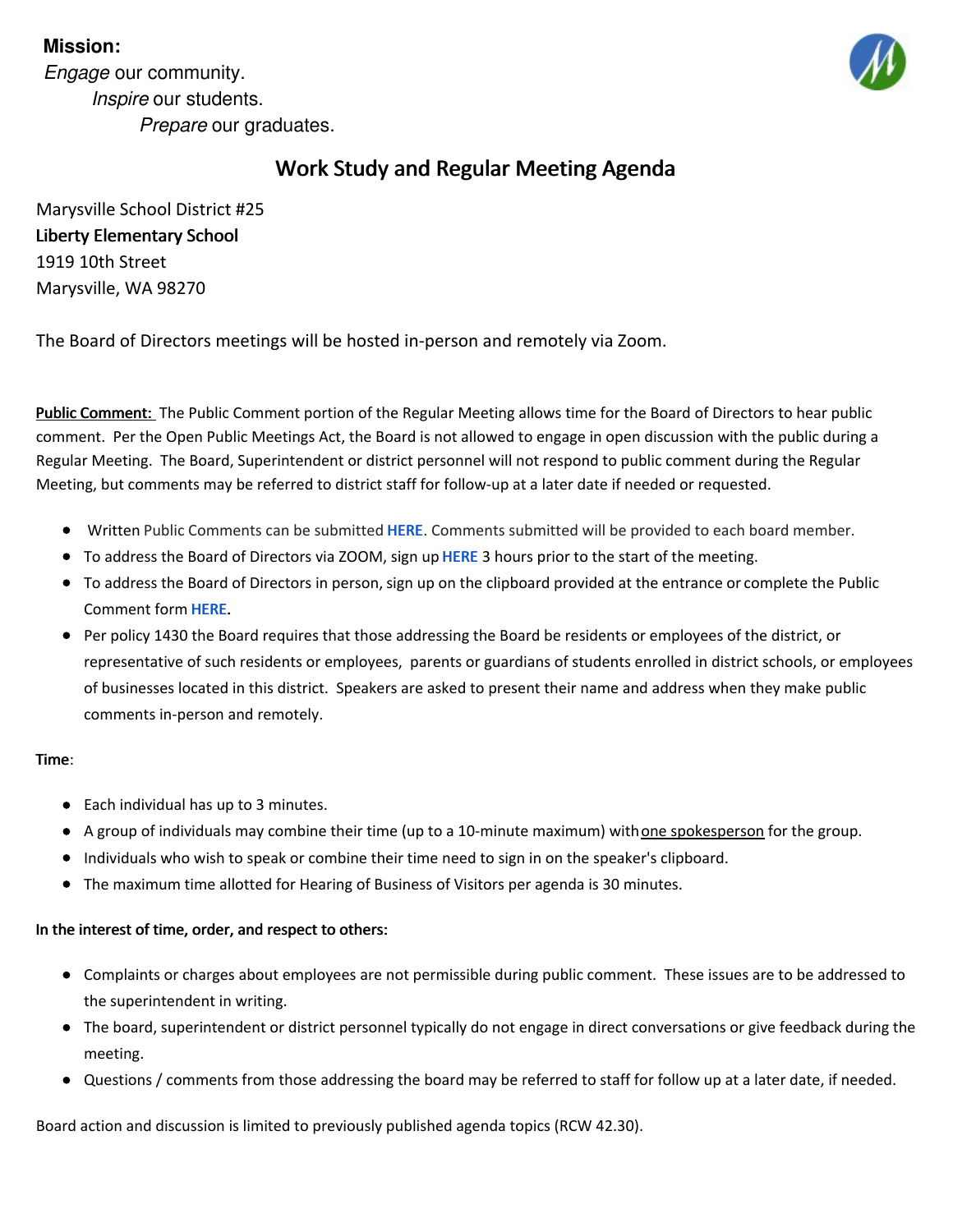# <https://msd25.zoom.us/j/81436316899?pwd=SzZxM1RqZjdhTmhva3A0Rk5sS3pKQT09>

Passcode: 520427 Webinar ID: 814 3631 6899 Or One tap mobile : US: +12532158782,,81436316899# Or Telephone: US: +1 253 215 8782 or 833 548 0282 (Toll Free) International numbers available: https://msd25.zoom.us/u/kdr0yB67Fx

### School Reports to the Board of Directors:

School reports are developed and shared electronically. Please note that the reports are a "live" document that may be edited up to presentation time.

## ACCESSIBILITY

The public is always invited to attend school board meetings. The Marysville School District does not discriminate on the basis of disability in admission or access to these public forums. If you should require any reasonable accommodation to enable you to attend and/or participate, please contact the Superintendent's Office at 360-965-0001. We request at least 48 hours advance notice for special accommodations.

5/9/2022 04:00 PM

# A. Work Study Session - 4:00 PM, Liberty Elementary Multi-Purpose Room

(Work Session)

# **District Reports: Engage. Inspire. Prepare.**

### Learning and Teaching:

- Tour of Liberty Elementary School led by Liberty staff and students
- Liberty [Elementary](https://docs.google.com/presentation/d/1XvI9znAKexXA3j_Y-V9gdzHDg-72AiRy7fee536gPcs/edit?usp=sharing) School Report Rich Middaugh, Principal

### Finance and Operations:

o Budget [Workshop](https://drive.google.com/file/d/1zjjKTzueZv5GFNiWtji-kIN3T_9L95fz/view) - Presented by Dave Cram

# District Updates:

# B. Call to Order - Regular Session Meeting, 6:00 pm, Liberty Elementary Multi-Purpose Room

# C. Flag Salute

# D. Land Acknowledgement

We respectfully acknowledge that this meeting is being held on the traditional homelands to the Coast Salish Tribes, in particular the Tulalip, Snohomish, Stillaguamish, and Sauk-Suiattle Tribes. We see you, respect your right to sovereignty and are committed to being better listeners, learners, and in lifting indigenous voices to work together for our students and community.

# E. Approval of the Agenda

Proposed Motion: <sup>I</sup> move to approve the agenda as presented.

# F. Superintendent's Report

# G. Communications / Reports

o Staff, Student, and Community Recognition\*

(Vote)

(Information)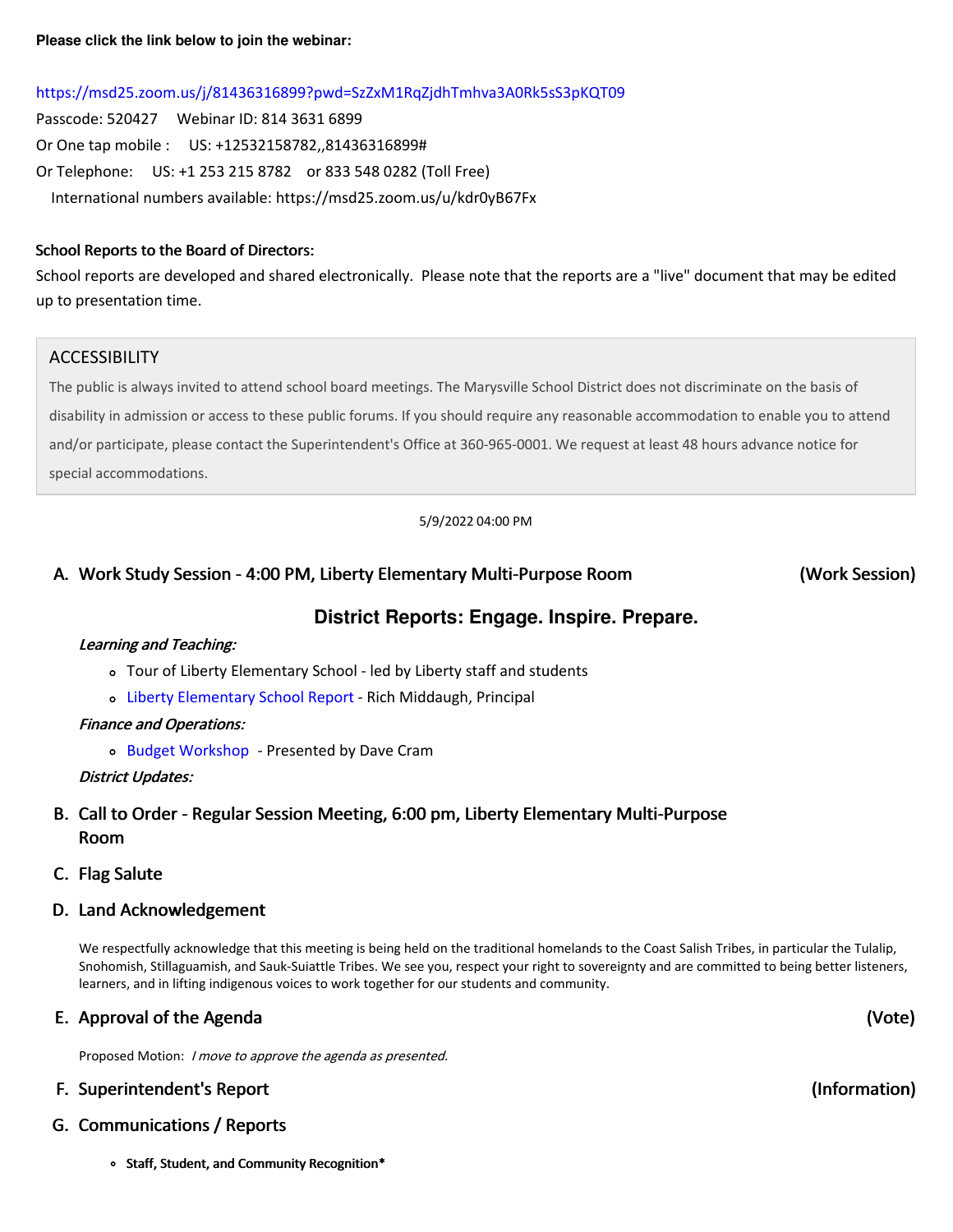#### **Teacher and Educator Appreciation [Proclamation](https://app.eduportal.com/documents/view/831257) - presented by Paul Galovin, President**

• Staff, Student or Board Reports\* (Reports may be presentation-style or written and provided as a supplement to the agenda).

(Information)

(Consent Agenda)

(Action)

(Action)

- **Early Childhood [Presentation](https://docs.google.com/presentation/d/1D8sDJmRm4SctAEVzkd0mFTZ_d2RAqKhOq5z_7LUw94A/edit?usp=sharing) presented by Jennifer Cassarino, Early Learning Center Principal** 
	- **[Superintendent](https://drive.google.com/file/d/1qOAShTINCwUMtc4PpcTjcc6V88SdxzQq/view?usp=sharing) Evaluation Report presented by Dr. Chris Pearson, Interim Superintendent**

### H. Hearing of Business of Visitors

Public Comment

### I. Approval of Minutes

Proposed Motion: I move to approve the work study and regular session minutes of [April](https://app.eduportal.com/minute/preview_minute_pdf/25679) 25, 2022 as presented.

### J. Consent Agenda

Proposed Motion: <sup>I</sup> move to approve the consent agenda as presented.

AP Vouchers [2022\\_05\\_09.pdf](https://app.eduportal.com/documents/view/831525) April 2022 Payroll [Warrant.pdf](https://app.eduportal.com/documents/view/831243) March 2022 [Financials.pdf](https://app.eduportal.com/documents/view/831527) April 2022 [Enrollment.pdf](https://app.eduportal.com/documents/view/831244) Personnel Report [2022\\_05\\_09.pdf](https://app.eduportal.com/documents/view/831905) [2022\\_05\\_09](https://app.eduportal.com/documents/view/831268) Travel.pdf Gifts to the District [2022\\_05\\_09.pdf](https://app.eduportal.com/documents/view/831526)

### K. Board Action

#### 1. ECEAP Amendment Approval

Presenter: Jennifer Cassarino, Principal of Early Learning Center

Proposed motion: I move to approve the contract amendment EL-21-60-09-050(1) Early Childhood Education and Assistance Program as presented.

Board Situation Report- ECEAP [Amendment.pdf](https://app.eduportal.com/documents/view/831663)

[EL-21-60-09-050\(1\)\\_Early](https://app.eduportal.com/documents/view/831664) Childhood Education.pdf

#### 2. Approval of Food Service Management

Presenter: Gregg Kuehn, Purchasing Mgr and Director of Risk Management, Maintenance, and Facilities

Proposed motion: <sup>I</sup> move to approve the Marysville School District RFQ 1.2022 Food Service Management Service for the 2022-2023 school year to Sodexo, with the option of <sup>a</sup> 4-year renewal.

Situation Report - Food Service [Management](https://app.eduportal.com/documents/view/831388) Compay RFP 1 2022.pdf

FSMC RFP 01.2022 Scoring [Sheet.pdf](https://app.eduportal.com/documents/view/831387)

#### 3. Approval of Snohomish County Detention Interlocal

Presenter: Dr. Chris Pearson, Interim Superintendent

Proposed motion: I move to approve the Interlocal Cooperative Agreement with Snohomish County Detention Center Education Program.

SIituation Report - Interlocal Snohomish County [Detention.pdf](https://app.eduportal.com/documents/view/832205)

Snoh Co Detention Center Ed Program [Interlocal.pdf](https://app.eduportal.com/documents/view/831245)

### 4. Approval of 2021 - 2022 Board Meeting Schedule Revision

Presenter: Dr. Chris Pearson, Interim Superintendent